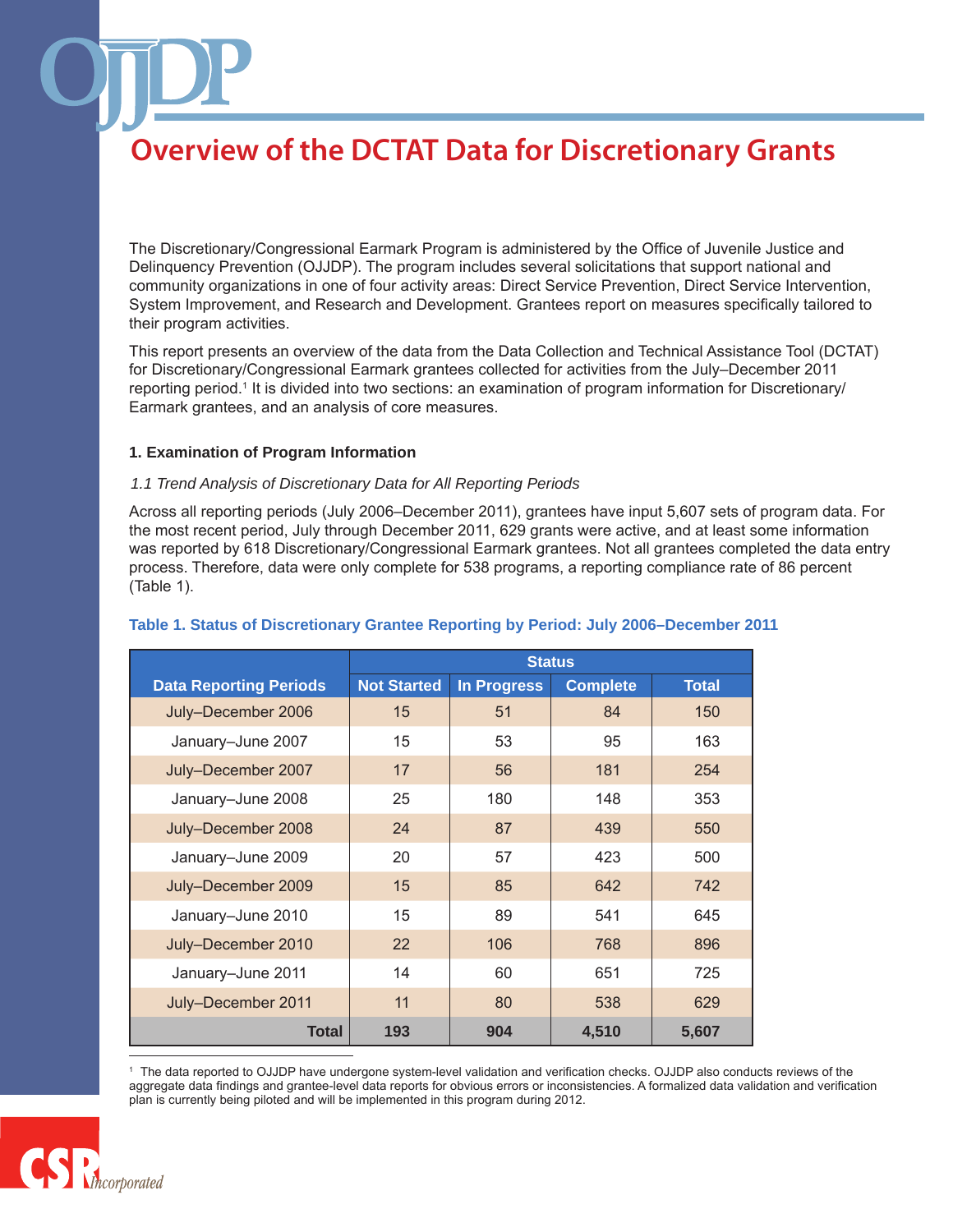The numbers reported in Table 1 do not include subrecipients, who will be included in all the following tables and figures in this data memo.

Although the current reporting period has experienced a slight decline in active grantees reporting, the largest numbers of grantees supplied data on Direct Service Prevention Programs (*n* = 561). However, this number has decreased since the previous reporting period of January–June 2011. Direct Service Intervention (*n* = 278) and System Improvement (*n* = 211) have also experienced a decline in funding. Research and development grants represent a relatively small proportion of Discretionary awards (*n* = 42).

### **Figure 1. Awards by Program Area: July 2006–December 2011**

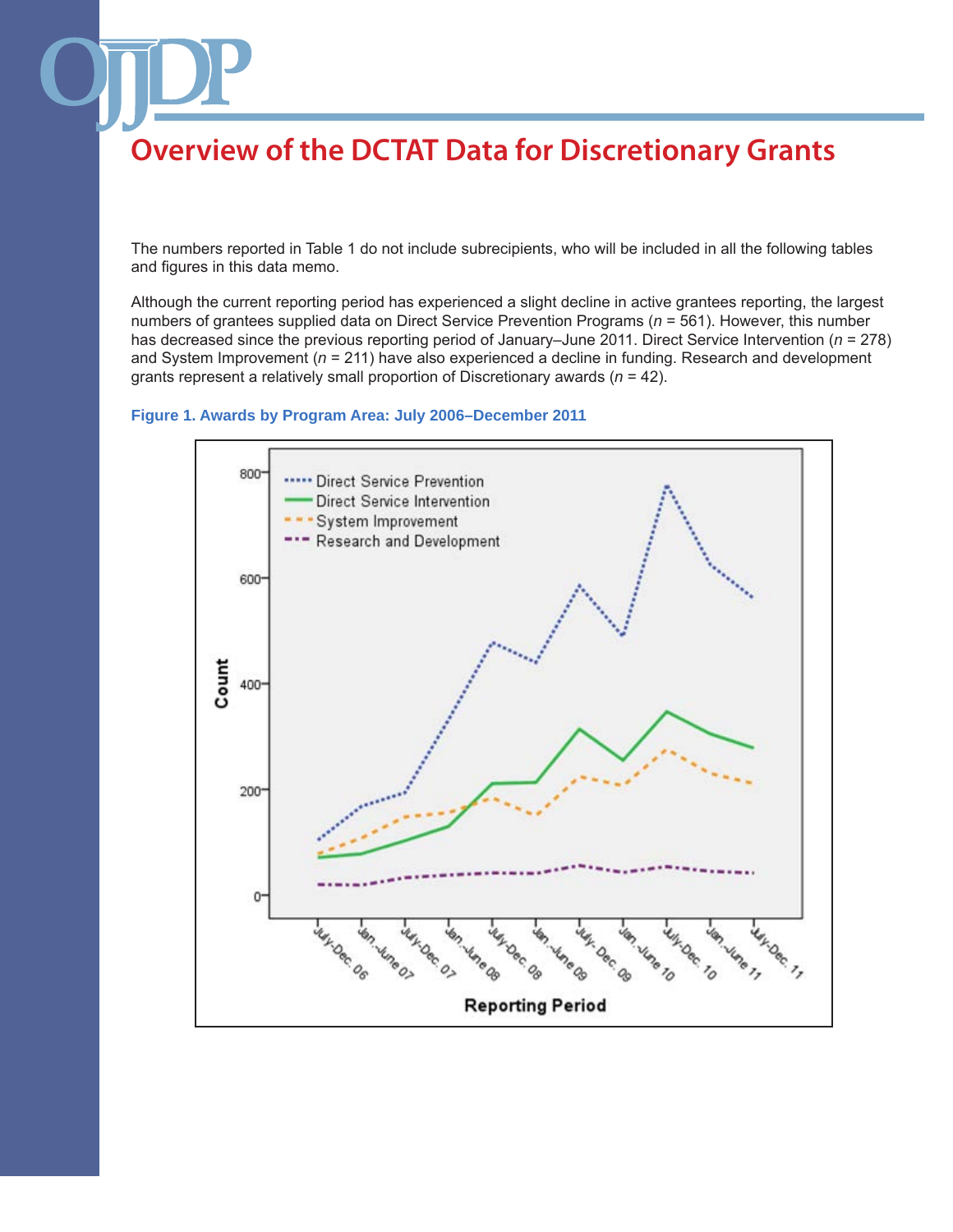### *1.2 Overview of Data for Current Reporting Period*

Figure 2 illustrates grant amount allocations broken down by program category. During the July–December 2011 reporting period, Direct Service Prevention was the highest-funded program category (\$109,447,826). Direct Service Intervention was the second-highest category funded by the Discretionary/Congressional Earmark program, with a total of \$70,453,108.

### **Figure 2. Grant Allocations by Program Category (Percent): July–December 2011**

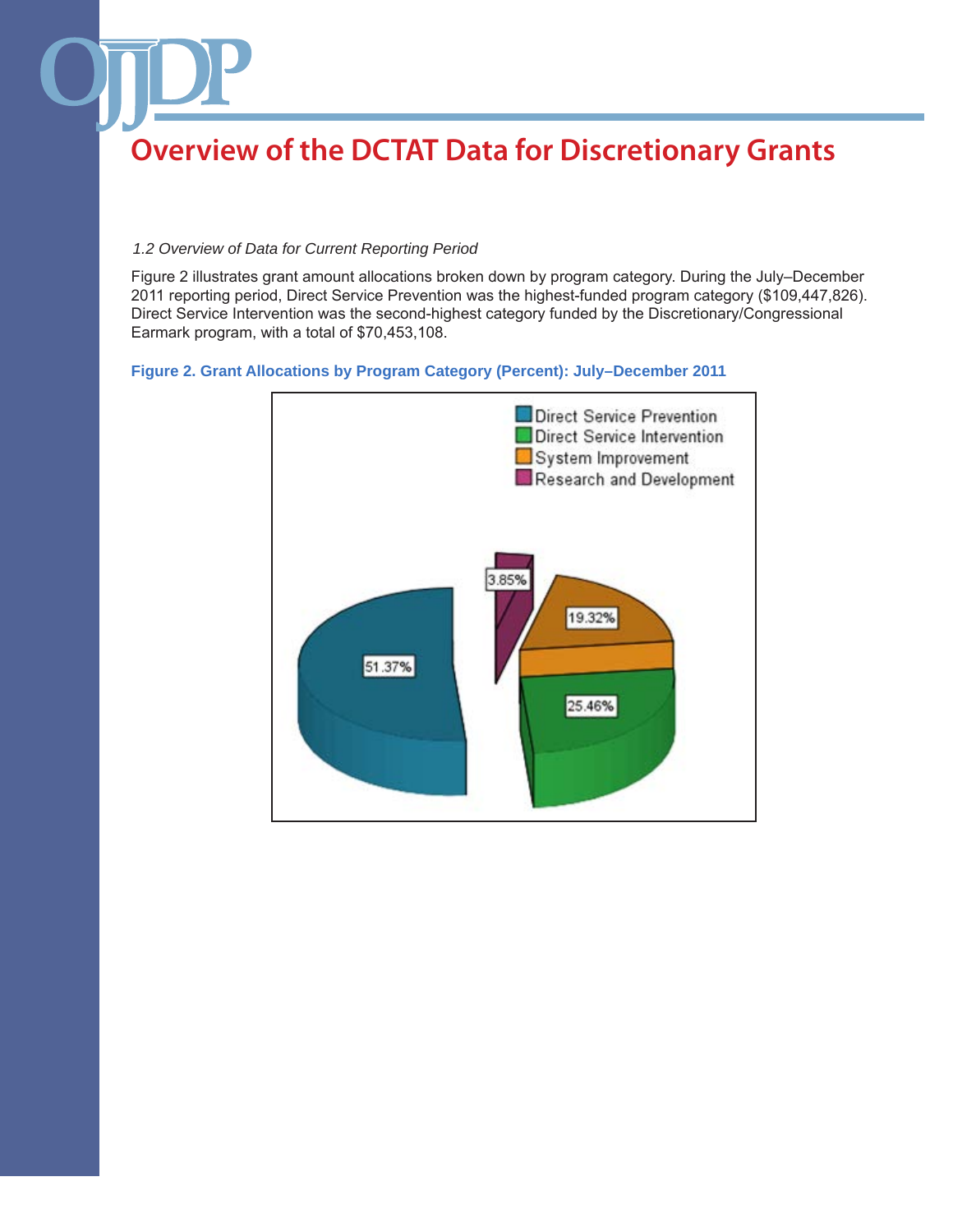Analysis of implementing agencies for this period (July–December 2011) revealed that the largest numbers of programs were implemented by nonprofit community-based organizations (59.73 percent). School and other education implementing organizations constituted the second-largest number of programs funded (11.86 percent). Organizations that did not specify the implementing organization type followed at 10.09 percent (Figure 3).



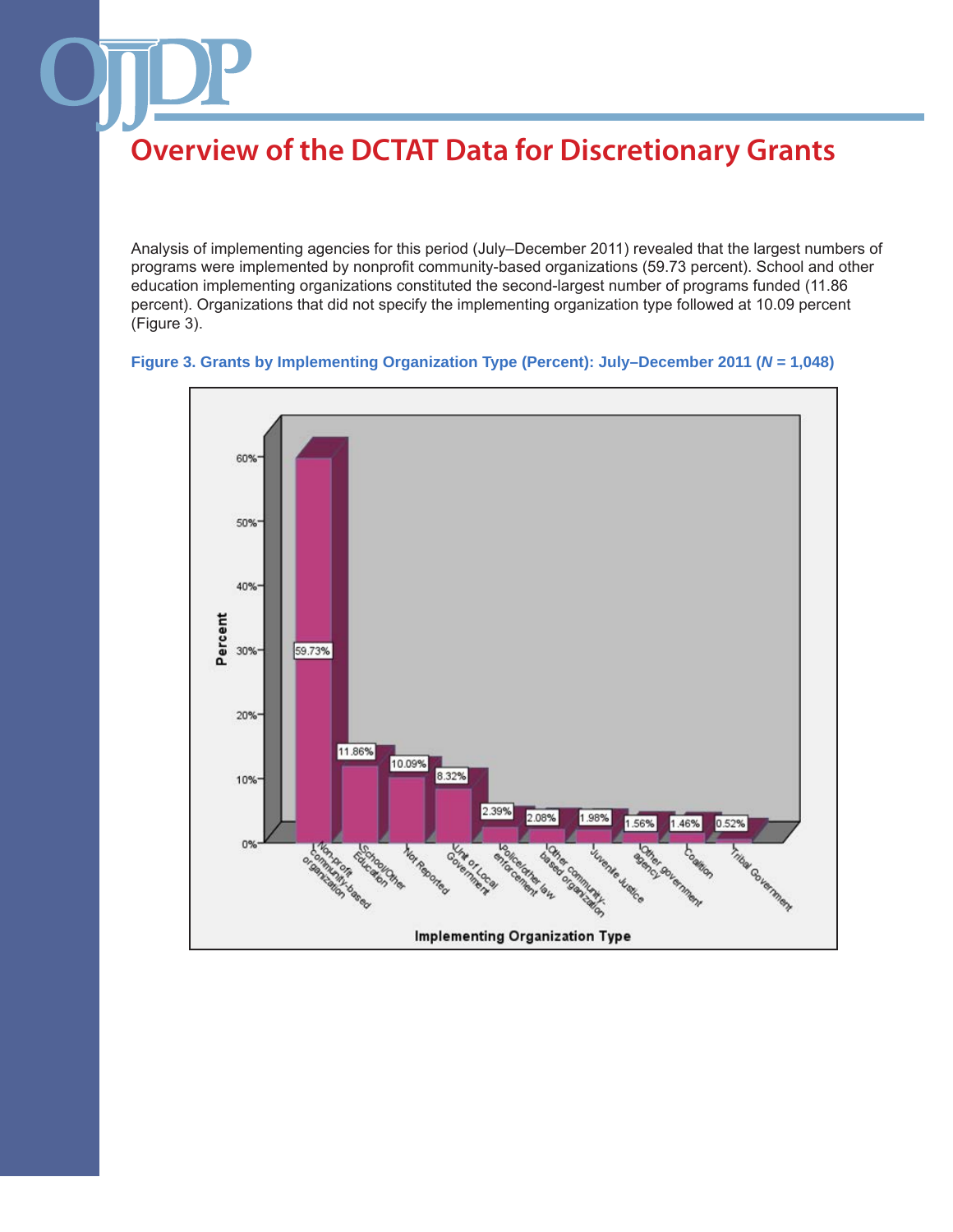The most grants and subgrants awarded during the July–December 2011 reporting period were in New York (*n* = 108). California had the second-largest number, with 100 grants and subgrants. The comparison among states, territories, and the District of Columbia is shown in Figure 4.



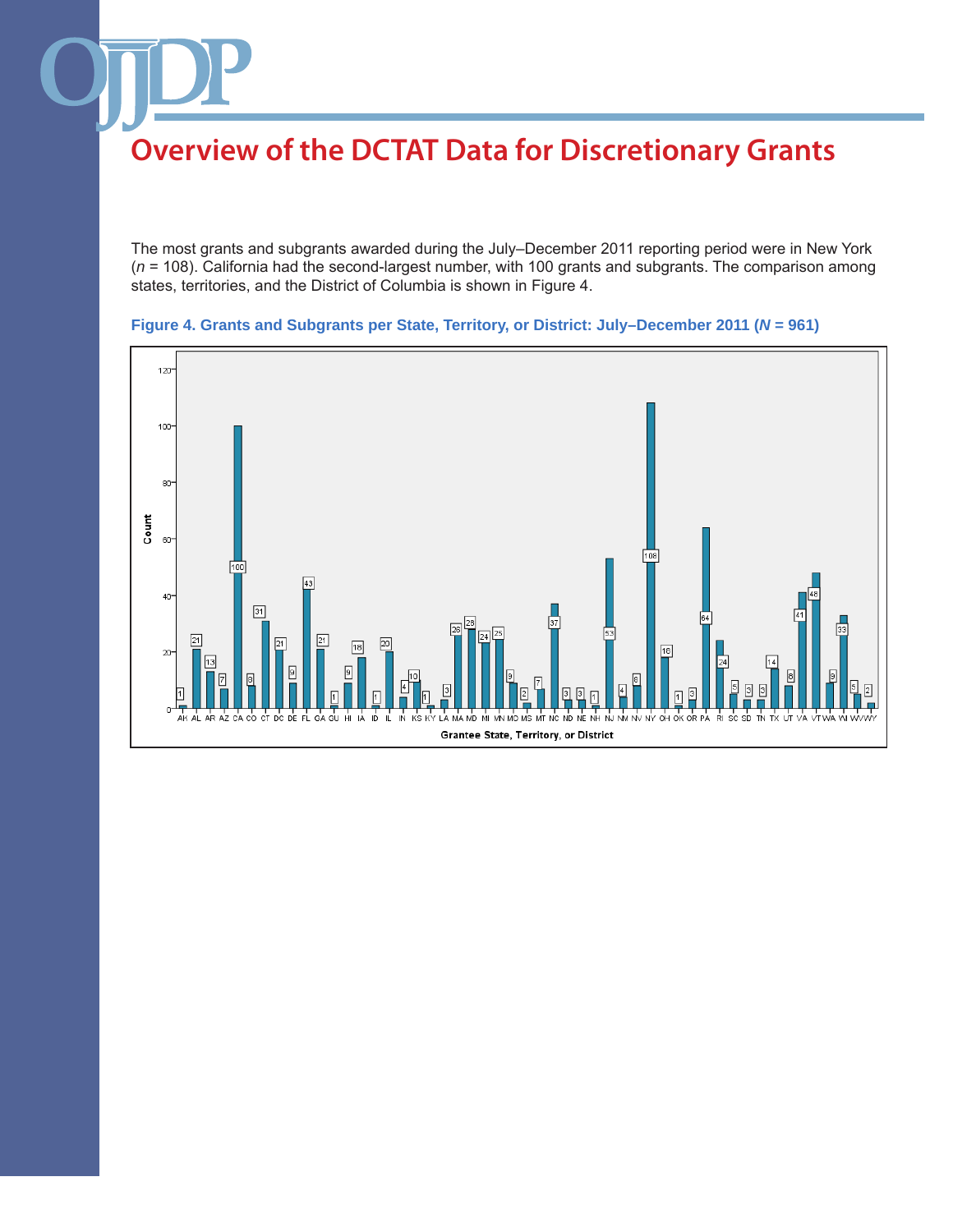In examining grant amounts by state, territory, or district, based on current and active Discretionary/ Congressional Earmark grants, the District of Columbia received the most funds, followed by New York and California. A more comprehensive comparison of state award amounts is shown in Table 2.

| <b>Grantee</b><br><b>State</b> | $\boldsymbol{N}$ | <b>Grant Amount (Dollars)</b> | <b>Grantee</b><br><b>State</b> | $\boldsymbol{N}$ | <b>Grant Amount (Dollars)</b> |
|--------------------------------|------------------|-------------------------------|--------------------------------|------------------|-------------------------------|
| <b>AK</b>                      | $\overline{1}$   | \$1,073,218                   | <b>MT</b>                      | $\overline{7}$   | \$2,977,260                   |
| <b>AL</b>                      | 21               | 12,010,015                    | <b>NC</b>                      | 37               | 4,186,709                     |
| <b>AR</b>                      | 13               | 1,739,135                     | <b>ND</b>                      | 3                | 1,750,000                     |
| <b>AZ</b>                      | $\overline{7}$   | 3,561,601                     | <b>NE</b>                      | 3                | 1,150,000                     |
| CA                             | 100              | 22,333,356                    | <b>NH</b>                      | $\overline{1}$   | 125,000                       |
| CO                             | 8                | 5,193,946                     | <b>NJ</b>                      | 53               | 8,561,472                     |
| <b>CT</b>                      | 31               | 6,701,877                     | <b>NM</b>                      | $\overline{4}$   | 1,115,000                     |
| DC                             | 21               | 43,593,082                    | <b>NV</b>                      | 8                | 4,731,236                     |
| <b>DE</b>                      | 9                | 4,353,344                     | <b>NY</b>                      | 108              | 25,478,152                    |
| <b>FL</b>                      | 43               | 17,753,477                    | OH                             | 18               | 8,057,212                     |
| <b>GA</b>                      | 21               | 3,123,217                     | <b>OK</b>                      | $\overline{1}$   | 150,000                       |
| GU                             | 1                | 150,000                       | <b>OR</b>                      | 3                | 1,969,989                     |
| H <sub>l</sub>                 | 9                | 6,200,379                     | PA                             | 64               | 14,907,980                    |
| IA                             | 18               | 1,953,868                     | R <sub>l</sub>                 | 24               | 1,820,178                     |
| ID                             | $\mathbf{1}$     | 100,000                       | <b>SC</b>                      | 5                | 1,968,305                     |
| IL                             | 20               | 7,041,805                     | <b>SD</b>                      | 3                | 700,000                       |
| IN                             | $\overline{4}$   | 2,272,748                     | <b>TN</b>                      | 3                | 1,365,479                     |
| KS                             | 10               | 2,737,622                     | <b>TX</b>                      | 14               | 3,803,291                     |
| <b>KY</b>                      | $\overline{1}$   | 100,000                       | UT                             | 8                | 2,464,250                     |
| LA                             | 3                | 597,000                       | <b>VA</b>                      | 41               | 8,195,064                     |
| <b>MA</b>                      | 26               | 7,702,670                     | VT                             | 48               | 4,275,094                     |
| <b>MD</b>                      | 28               | 6,092,103                     | <b>WA</b>                      | 9                | 3,084,778                     |
| MI                             | 24               | 8,204,607                     | WI                             | 33               | 18,928,903                    |
| <b>MN</b>                      | 25               | 10,894,065                    | WV                             | 5                | 3,609,500                     |
| <b>MO</b>                      | 9                | 5,272,414                     | <b>WY</b>                      | $\overline{2}$   | 1,111,447                     |
| <b>MS</b>                      | $\overline{2}$   | 500,000                       |                                |                  |                               |

### **Table 2. Total Grant Amount by State, Territory, or District (Dollars): July–December 2011**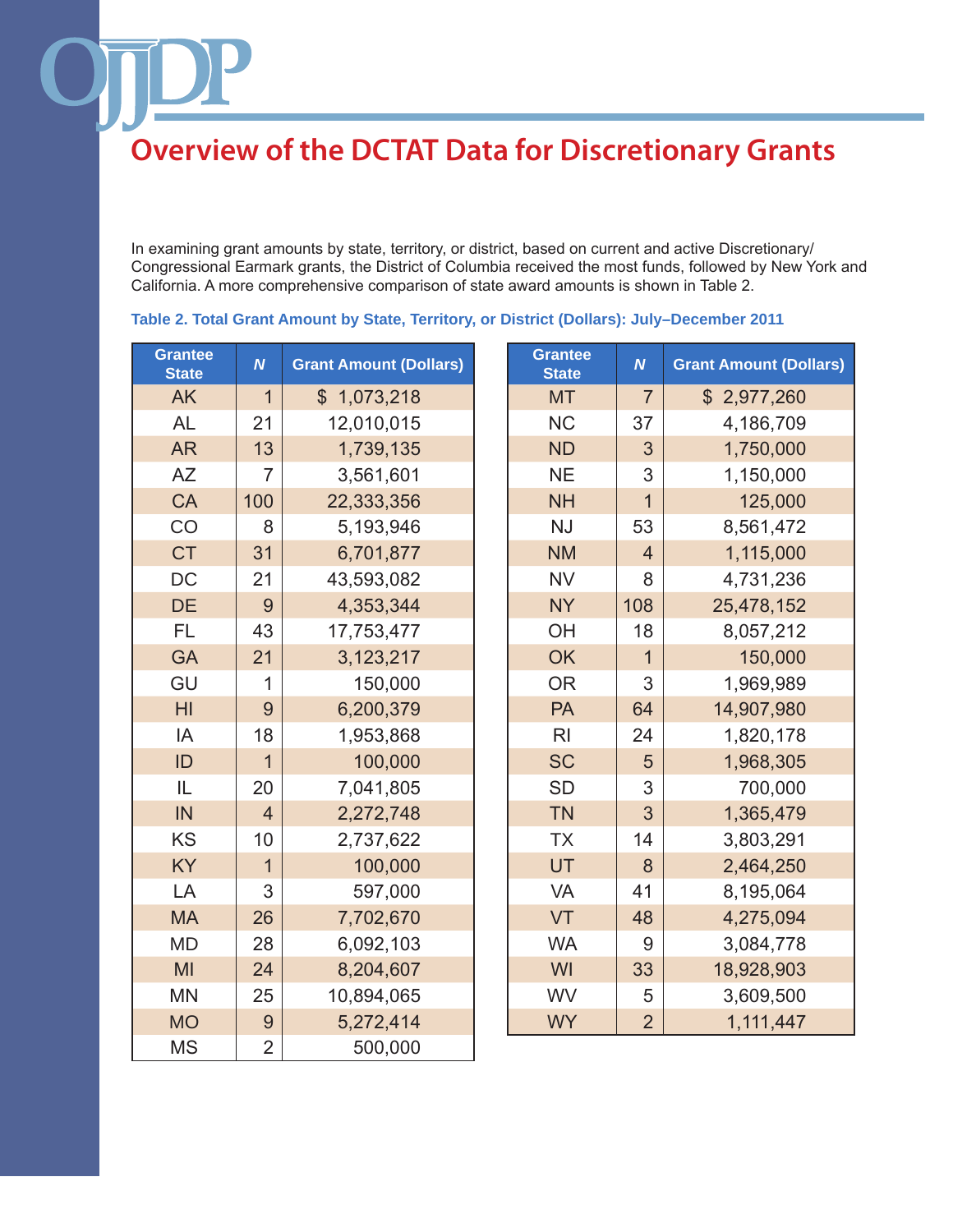Table 3 presents an aggregate of demographic data for the July–December 2011 reporting period. More specifically, the numbers in this table represent the population actually served by grantees through Discretionary/Congressional Earmark program. Targeted services include any approaches specifically designed to meet the needs of the population (e.g., gender-specific, culturally based, developmentally appropriate services).

### **Table 3. Target Population: July–December 2011**

|                        | <b>Population</b>                          | Number of grantees who served this<br>group during the project period |
|------------------------|--------------------------------------------|-----------------------------------------------------------------------|
| <b>RACE/ETHNICITY</b>  | American Indian/Alaskan Native             | 171                                                                   |
|                        | Asian                                      | 299                                                                   |
|                        | <b>Black/African American</b>              | 683                                                                   |
|                        | Hispanic or Latino (of any race)           | 600                                                                   |
|                        | Native Hawaiian and Other Pacific Islander | 126                                                                   |
|                        | Other Race                                 | 319                                                                   |
|                        | White/Caucasian                            | 608                                                                   |
|                        | Youth population not served directly       | 100                                                                   |
| <b>JUSTICE SYSTEM</b>  | At-Risk Population (no prior offense)      | 644                                                                   |
| <b>STATUS</b>          | <b>First Time Offenders</b>                | 270                                                                   |
|                        | <b>Repeat Offenders</b>                    | 172                                                                   |
|                        | Sex Offenders                              | 48                                                                    |
|                        | <b>Status Offenders</b>                    | 100                                                                   |
|                        | <b>Violent Offenders</b>                   | 76                                                                    |
|                        | Youth population not served directly       | 144                                                                   |
| <b>GENDER</b>          | Male                                       | 698                                                                   |
|                        | Female                                     | 694                                                                   |
|                        | Youth population not served directly       | 108                                                                   |
| <b>AGE</b>             | $0 - 10$                                   | 395                                                                   |
|                        | $11 - 18$                                  | 670                                                                   |
|                        | Over 18                                    | 169                                                                   |
|                        | Youth population not served directly       | 107                                                                   |
| <b>GEOGRAPHIC AREA</b> | Rural                                      | 291                                                                   |
|                        | Suburban                                   | 338                                                                   |
|                        | <b>Tribal</b>                              | 32                                                                    |
|                        | Urban                                      | 529                                                                   |
|                        | Youth population not served directly       | 105                                                                   |
| <b>OTHER</b>           | <b>Mental Health</b>                       | 281                                                                   |
|                        | <b>Substance Abuse</b>                     | 273                                                                   |
|                        | Truant/Dropout                             | 366                                                                   |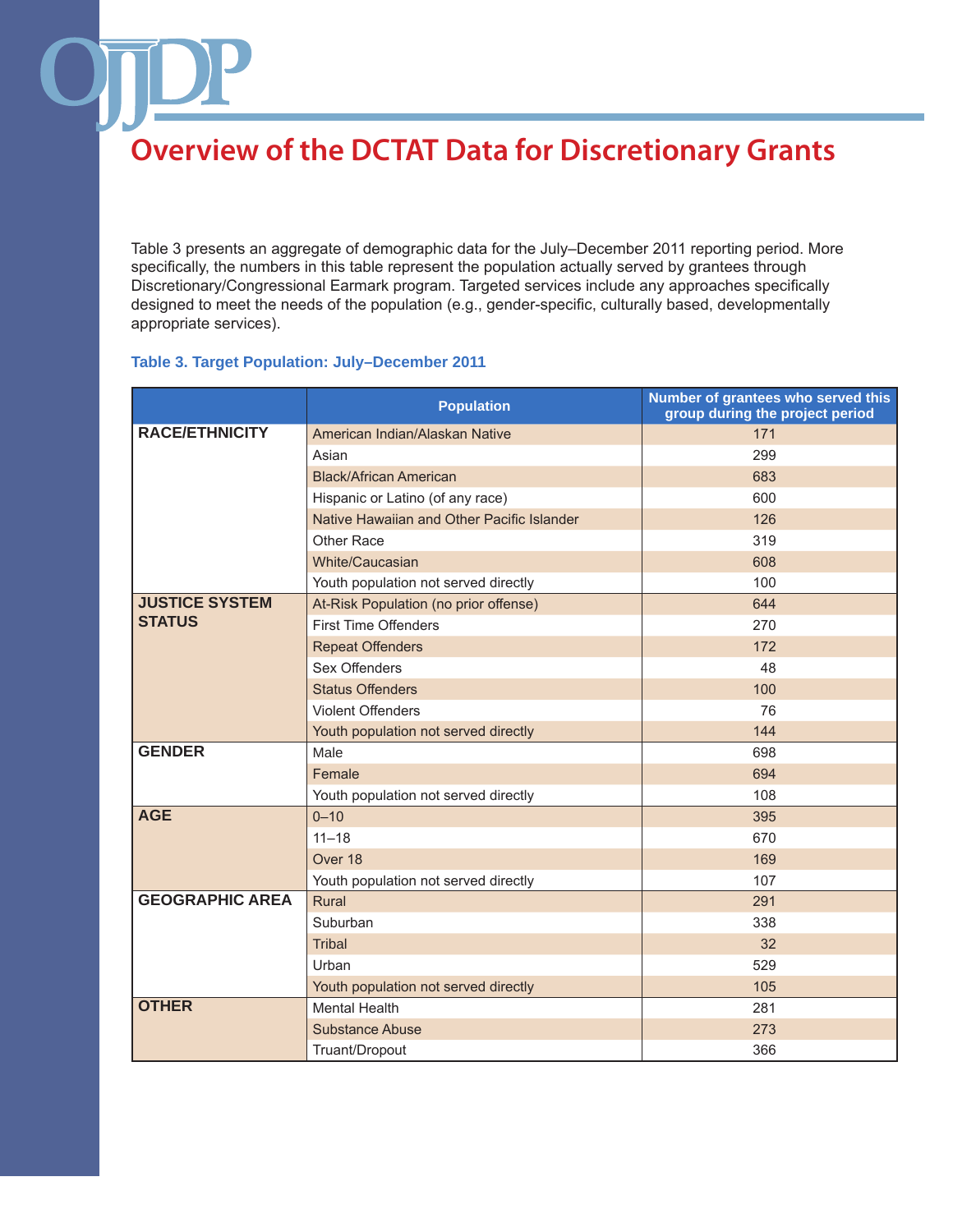### **2. Analysis of Core Measure Data from July–December 2011**

### *2.1 Trend Analysis of Discretionary Data for All Reporting Periods*

A significant number of Discretionary/Congressional Earmark solicitations are implementing evidence based programs and/or practices. During the July–December 2011 reporting period, 40.17 percent of grant-funded programs implemented evidence-based programs and/or practices, amounting to more than \$149 million (\$149,731,950). The current reporting period shows a slight decrease in evidence-based programs compared with January–June 2011. Across all reporting periods, grantees reported 2,897 evidence-based programs and/ or practices (Figure 5).

### **Figure 5. Programs Implementing Evidence-Based Programs and/or Practices: July 2006–December 2011 (***N* **= 2,897)**

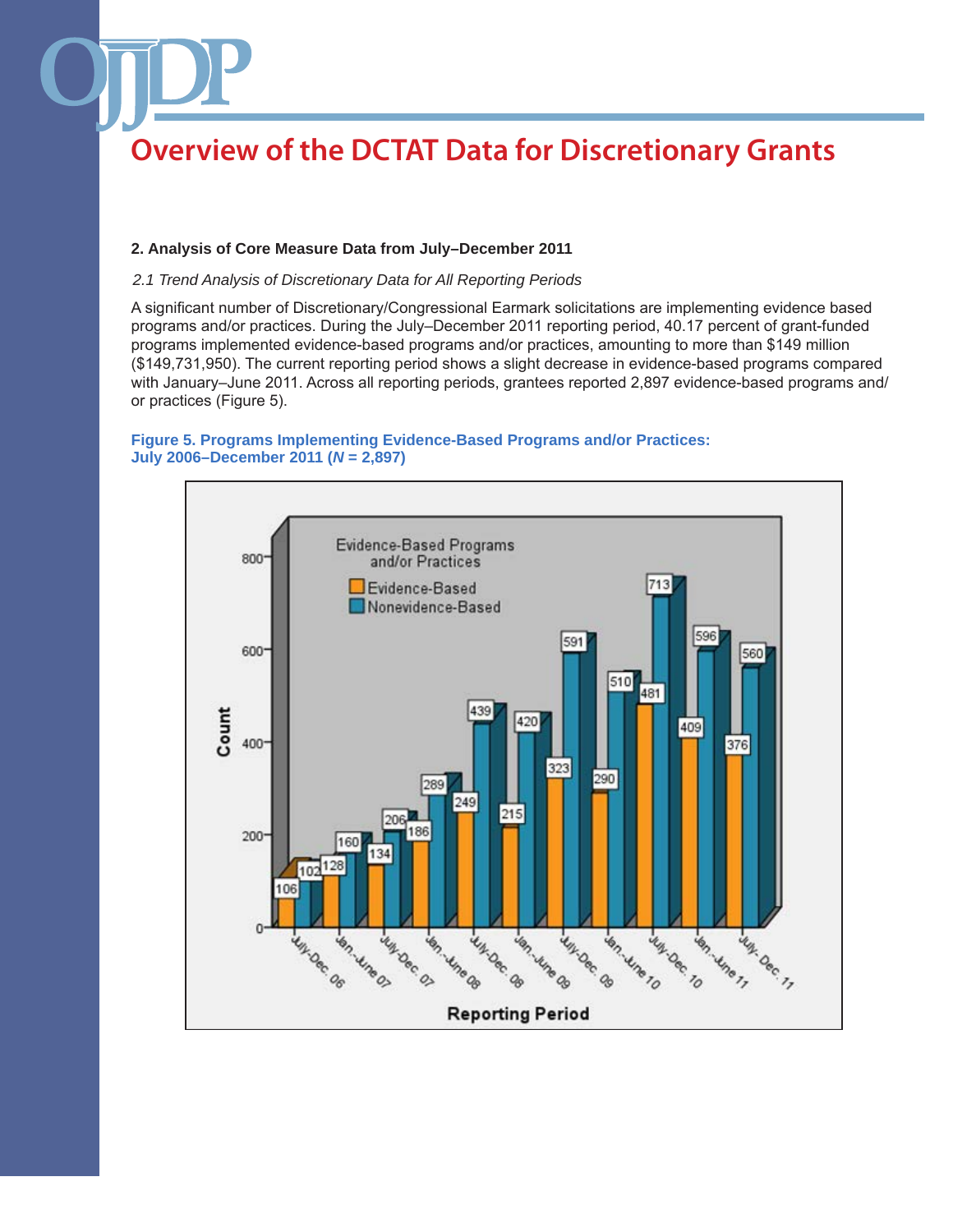We can also examine the percentage of grant funds used for evidence-based programs and/or practices. Figure 6 demonstrates that this rate has remained relatively stable. Fifty percent of grant funds were used for evidence-based programs for July–December 2006, and close to 40 percent of grant funds were for July– December 2011. The most recent reporting period, July–December 2011, compares relatively closely with the previous period, with a close rate of 40 percent of funds used for evidence-based programs and/or practices.

#### **Figure 6. Funds Used for Evidence-Based Programs and/or Practices (Percent): July 2006–December 2011**

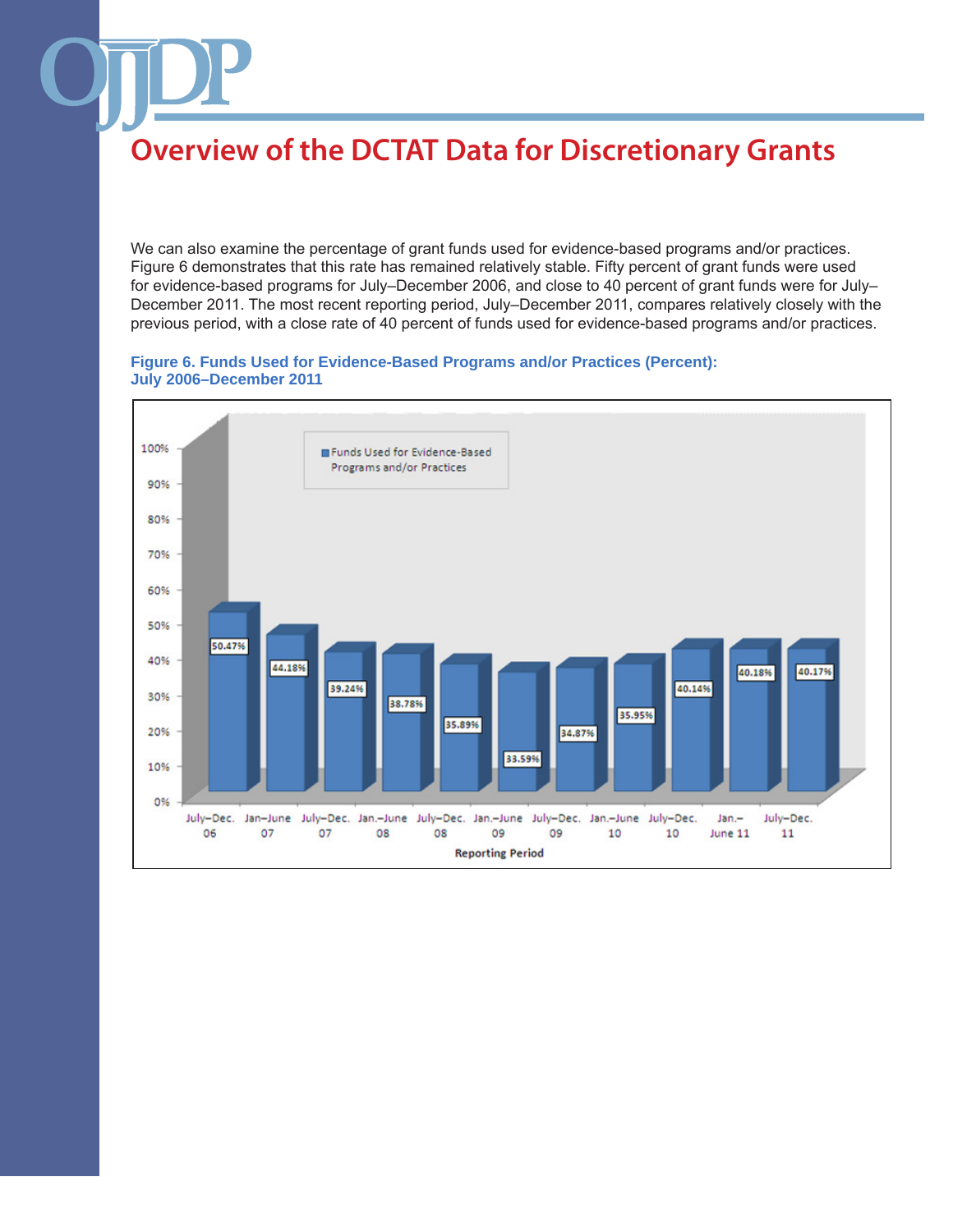### *2.2 Analysis of Target Behaviors for Current and Previous Reporting Periods*

In all, 431,058 youth participants were served in various programs funded by the Discretionary Program Grant. Of that number, approximately 96 percent completed the defined program requirements. Data are collected on the number of youth who demonstrate a positive change for a targeted behavior in each reporting period. Target behaviors measure a positive change in behavior among program participants. Tables 4 and 5 show a list of measures for which grantees were required to evaluate performance and track data for certain target behaviors in each program category. The tables list both short-term (Table 4) and long-term (Table 5) percentages for the specified target behavior for all program categories for July–December 2011.

Table 4 shows that 59 percent of program youth exhibited a desired short-term change in the targeted behavior.

| <b>Target Behavior</b>         | <b>No. of Youth</b><br><b>Receiving Services for</b><br><b>Target Behavior</b> | No. of Youth with<br><b>Noted Behavioral</b><br><b>Change</b> | <b>Percent of Youth with</b><br><b>Noted Behavioral</b><br>Change |
|--------------------------------|--------------------------------------------------------------------------------|---------------------------------------------------------------|-------------------------------------------------------------------|
| Social Competence              | 67,585                                                                         | 26,312                                                        | 39                                                                |
| <b>School Attendance</b>       | 14,704                                                                         | 10,646                                                        | 72                                                                |
| <b>GPA</b>                     | 7,931                                                                          | 5,180                                                         | 65                                                                |
| <b>GED</b>                     | 1,712                                                                          | 379                                                           | 22                                                                |
| <b>High School Completion</b>  | 3,477                                                                          | 1,215                                                         | 35                                                                |
| <b>Job Skills</b>              | 4,622                                                                          | 3,635                                                         | 79                                                                |
| <b>Employment Status</b>       | 2,151                                                                          | 1,198                                                         | 56                                                                |
| <b>Family Relationships</b>    | 12,908                                                                         | 9,601                                                         | 74                                                                |
| <b>Antisocial Behavior</b>     | 50,544                                                                         | 11,308                                                        | 22                                                                |
| <b>Substance Use</b>           | 12,874                                                                         | 10,748                                                        | 83                                                                |
| <b>Gang-Related Activities</b> | 3,806                                                                          | 2,438                                                         | 64                                                                |
| Change in Knowledge            | 84,953                                                                         | 73,814                                                        | 87                                                                |
| <b>Total</b>                   | 267,267                                                                        | 156,474                                                       | 59                                                                |

### **Table 4. Short-term Performance Data on Target Behaviors: July–December 2011**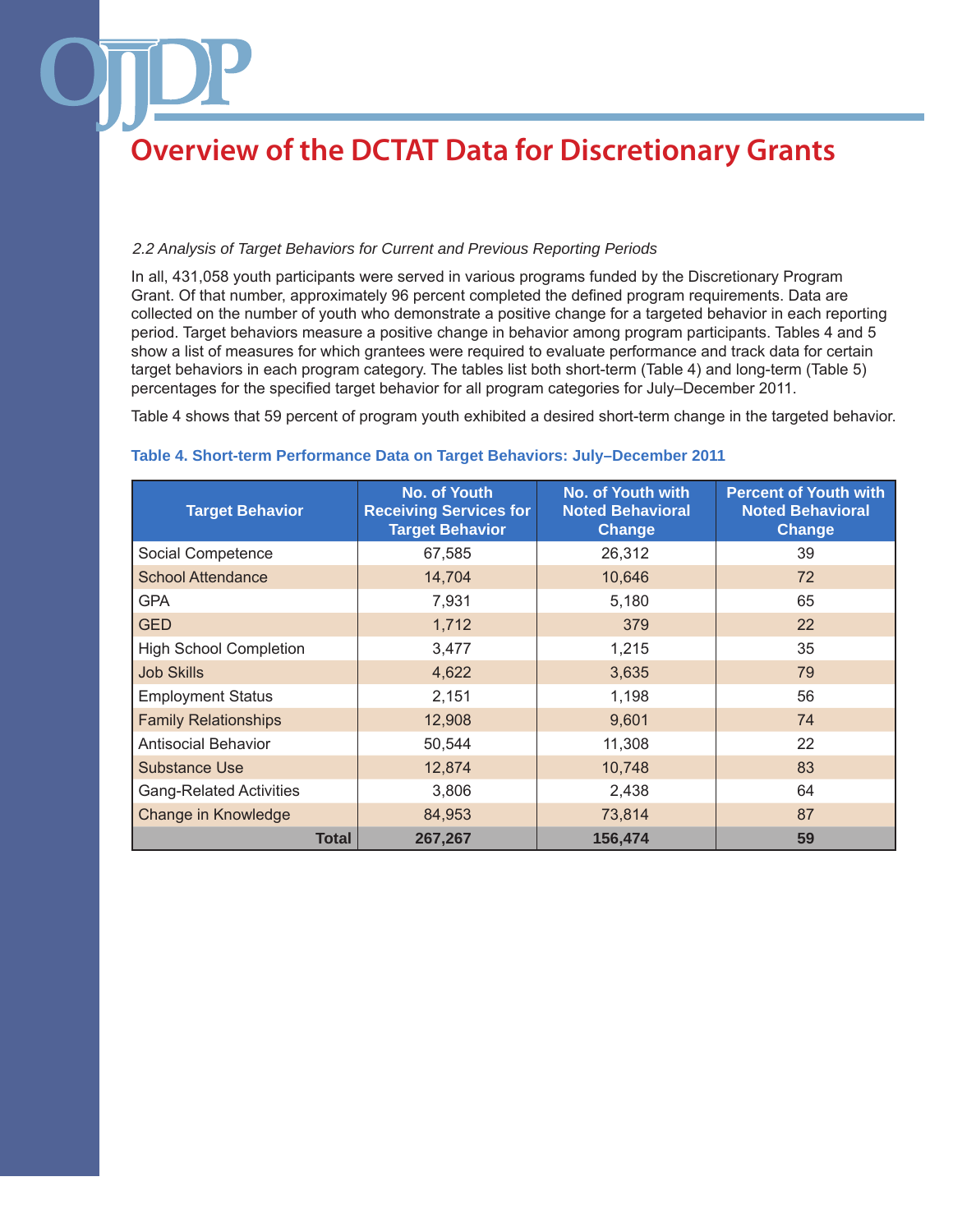Table 5 lists long-term percentages for the specified target behavior for all program categories for July– December 2011. Long-term outcomes (Table 5) are measured 6–12 months after a youth leaves or completes the program. The following target behavior data reflects only those youth that participate in Direct Service Prevention programs. Overall, 36 percent of program youth exhibited a positive behavior change 6–12 months post-program.

| <b>Target Behavior</b>         | No. of Youth<br><b>Receiving Services for</b><br><b>Target Behavior</b> | <b>No. of Youth with</b><br><b>Noted Behavioral</b><br><b>Change</b> | <b>Percent of Youth with</b><br><b>Noted Behavioral</b><br>Change |
|--------------------------------|-------------------------------------------------------------------------|----------------------------------------------------------------------|-------------------------------------------------------------------|
| Social Competence              | 55,211                                                                  | 15,834                                                               | 29                                                                |
| <b>School Attendance</b>       | 10,262                                                                  | 8,483                                                                | 83                                                                |
| <b>GPA</b>                     | 7,879                                                                   | 7,027                                                                | 89                                                                |
| <b>GED</b>                     | 153                                                                     | 71                                                                   | 46                                                                |
| <b>High School Completion</b>  | 3,581                                                                   | 3,028                                                                | 85                                                                |
| Job Skills                     | 1,267                                                                   | 795                                                                  | 63                                                                |
| <b>Employment Status</b>       | 397                                                                     | 282                                                                  | 71                                                                |
| <b>Family Relationships</b>    | 6,086                                                                   | 5,097                                                                | 84                                                                |
| <b>Antisocial Behavior</b>     | 40,220                                                                  | 3,032                                                                | 8                                                                 |
| <b>Substance Use</b>           | 2,282                                                                   | 1,800                                                                | 79                                                                |
| <b>Gang-Related Activities</b> | 2,315                                                                   | 1,865                                                                | 81                                                                |
| <b>Total</b>                   | 129,653                                                                 | 47,314                                                               | 36                                                                |

### **Table 5. Long-term Direct Service Prevention Data on Target Behaviors: July–December 2011**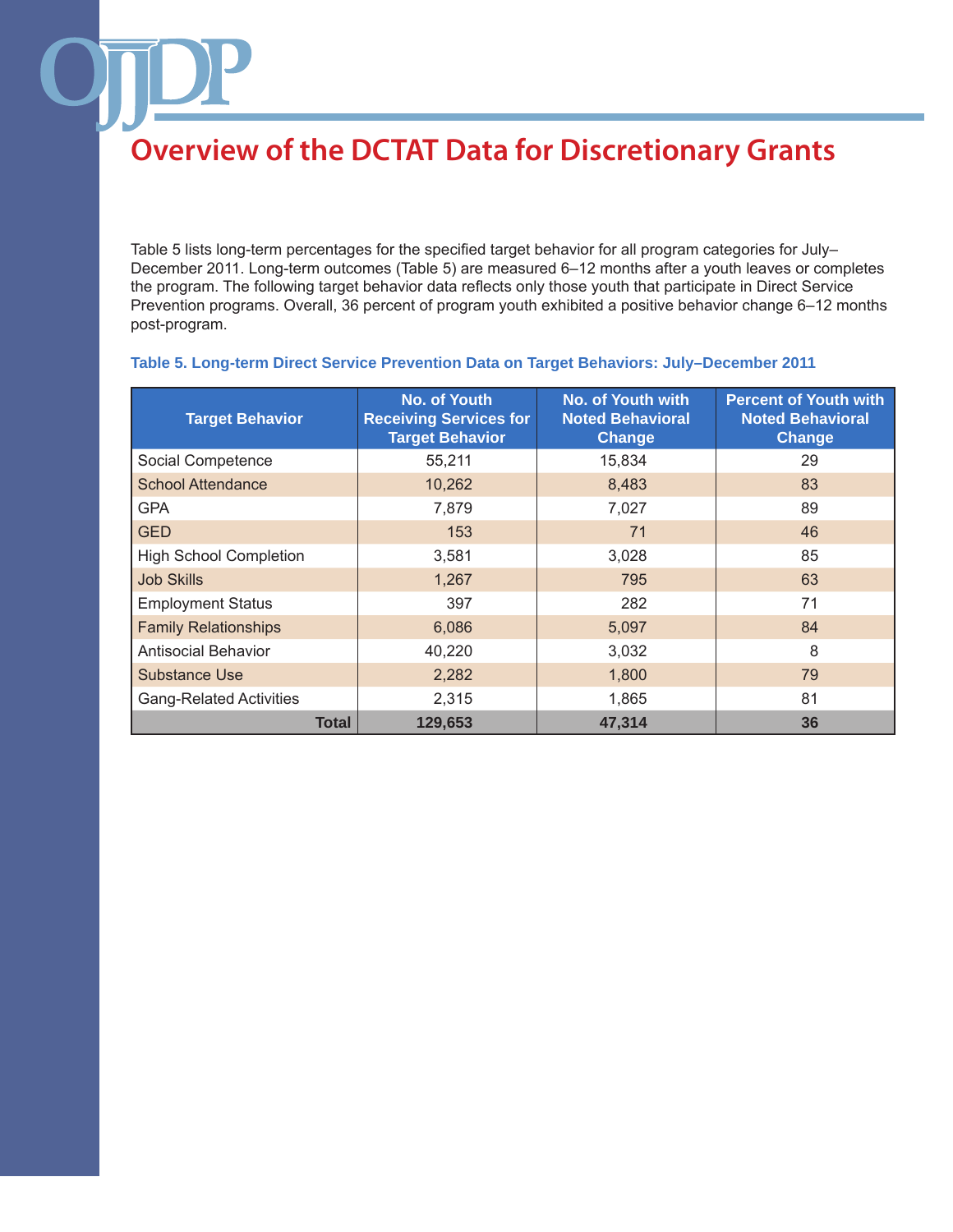Figure 7 demonstrates that the percentage of youth who successfully completed program requirements has slightly decreased compared with previous reporting periods, but the completion rate is still very high, 96 percent.



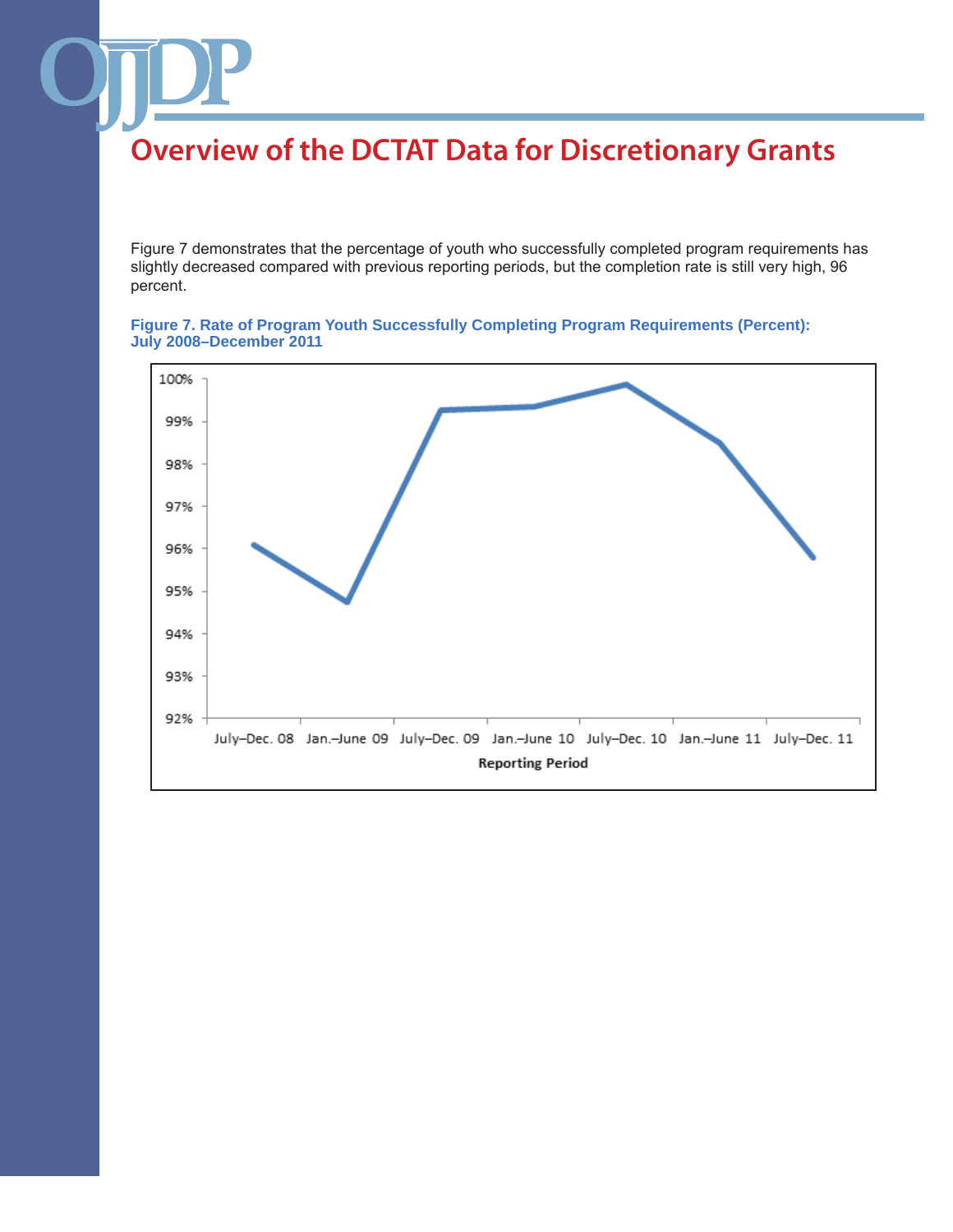Included in the core measures are those that assess offending and reoffending outcomes for program youth. The term *offend* refers to a first-time adjudication for a delinquent offense. Youth who offend are typically served in delinquency prevention programs whose goal is to keep them from becoming involved in the criminal justice system.

The term *re-offend* (commonly referred to as recidivism) refers to a subsequent new offense. Youth who reoffend are already in the system and are adjudicated for a new delinquent offense. These youth are typically served in intervention programs whose goal is to prevent subsequent offenses.

Both short-term and long-term offending levels among youth served by these programs were low. Short-term data indicate that 1.3 percent of these youth committed an offense during the reporting period, and 15 percent who were tracked over the long term committed an offense. Short-term juvenile offending rates are shown in Table 6, and long-term offending rates are in Table 7.

### **Table 6. Performance Measures for July–December 2011: Short-term Offending Data**

| <b>Performance Measure</b>                                                                       | <b>Data</b>             |
|--------------------------------------------------------------------------------------------------|-------------------------|
| Number of program youth tracked during the reporting period                                      | 38,354                  |
| Program youth with an arrest or delinquent offense during the reporting period                   | 488                     |
| Number of program youth who were recommitted to juvenile facility during the<br>reporting period | 154                     |
| Number of program youth sentenced to adult prison during the reporting period                    | 13                      |
| Number of youth who received another sentence during the reporting period                        | 57                      |
| Percent of program youth who offend during the reporting period                                  | 488/38,354<br>$(1.3\%)$ |

### **Table 7. Performance Measures for July–December 2011: Long-term Offending Data for Youth Exiting Programs 6–12 Months Earlier**

| <b>Performance Measure</b>                                                                                           | <b>Data</b>        |
|----------------------------------------------------------------------------------------------------------------------|--------------------|
| Number of program youth who exited the program 6–12 months ago than the<br>tracking period                           | 3.521              |
| Of those tracked, the number of program youth who had an arrest or delinquent<br>offense during the reporting period | 529                |
| Number of program youth who were recommitted to a juvenile facility during the<br>reporting period                   | 82                 |
| Number of program youth who were sentenced to adult prison during the<br>reporting period                            | 13                 |
| Number of youth who received another sentence during the reporting period                                            | 111                |
| Percent of program youth who offend during the reporting period                                                      | 529/3,521<br>(15%) |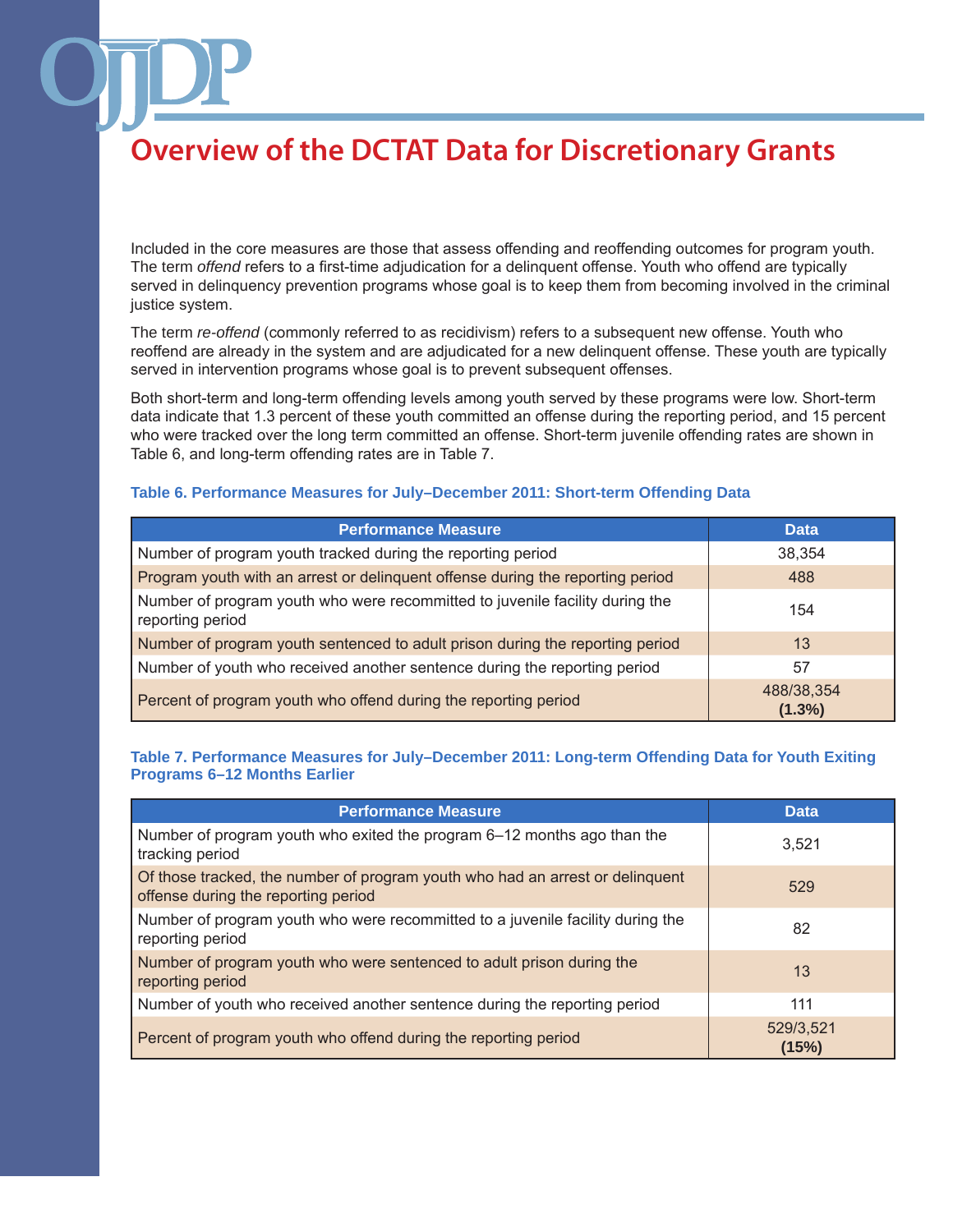Recidivism levels among the youth served were also low. Short-term data indicate that 5 percent of these youth re-offended during the reporting period and 15 percent re-offended 6–12 months after exiting. Short-term juvenile re-offending rates are shown in Table 8, while long-term re-offending rates are in Table 9.

### **Table 8. Performance Measures for July–December 2011: Short-term Re-offending Data**

| <b>Performance Measure</b>                                                                       | <b>Data</b>        |
|--------------------------------------------------------------------------------------------------|--------------------|
| Number of program youth tracked during the reporting period                                      | 14,686             |
| Program youth with new arrest or delinquent offense during the reporting period                  | 762                |
| Number of program youth who were recommitted to juvenile facility during the<br>reporting period | 352                |
| Number of program youth sentenced to adult prison during the reporting period                    | 5                  |
| Number of youth who received another sentence during the reporting period                        | 88                 |
| Percent of program youth who re-offend during the reporting period (recidivism)                  | 762/14,686<br>(5%) |

### **Table 9. Performance Measures for July–December 2011: Long-term Re-offending Data for Youth Exiting Programs 6–12 Months Earlier**

| <b>Performance Measure</b>                                                                                              | <b>Data</b>        |
|-------------------------------------------------------------------------------------------------------------------------|--------------------|
| Number of program youth who exited the program 6-12 months ago than the<br>tracking period                              | 3.521              |
| Of those tracked, the number of program youth who had a new arrest or<br>delinquent offense during the reporting period | 529                |
| Number of program youth who were recommitted to a juvenile facility during the<br>reporting period                      | 82                 |
| Number of program youth who were sentenced to adult prison during the<br>reporting period                               | 13                 |
| Number of youth who received another sentence during the reporting period                                               | 111                |
| Percent of program youth who re-offend during the reporting period (recidivism)                                         | 529/3,521<br>(15%) |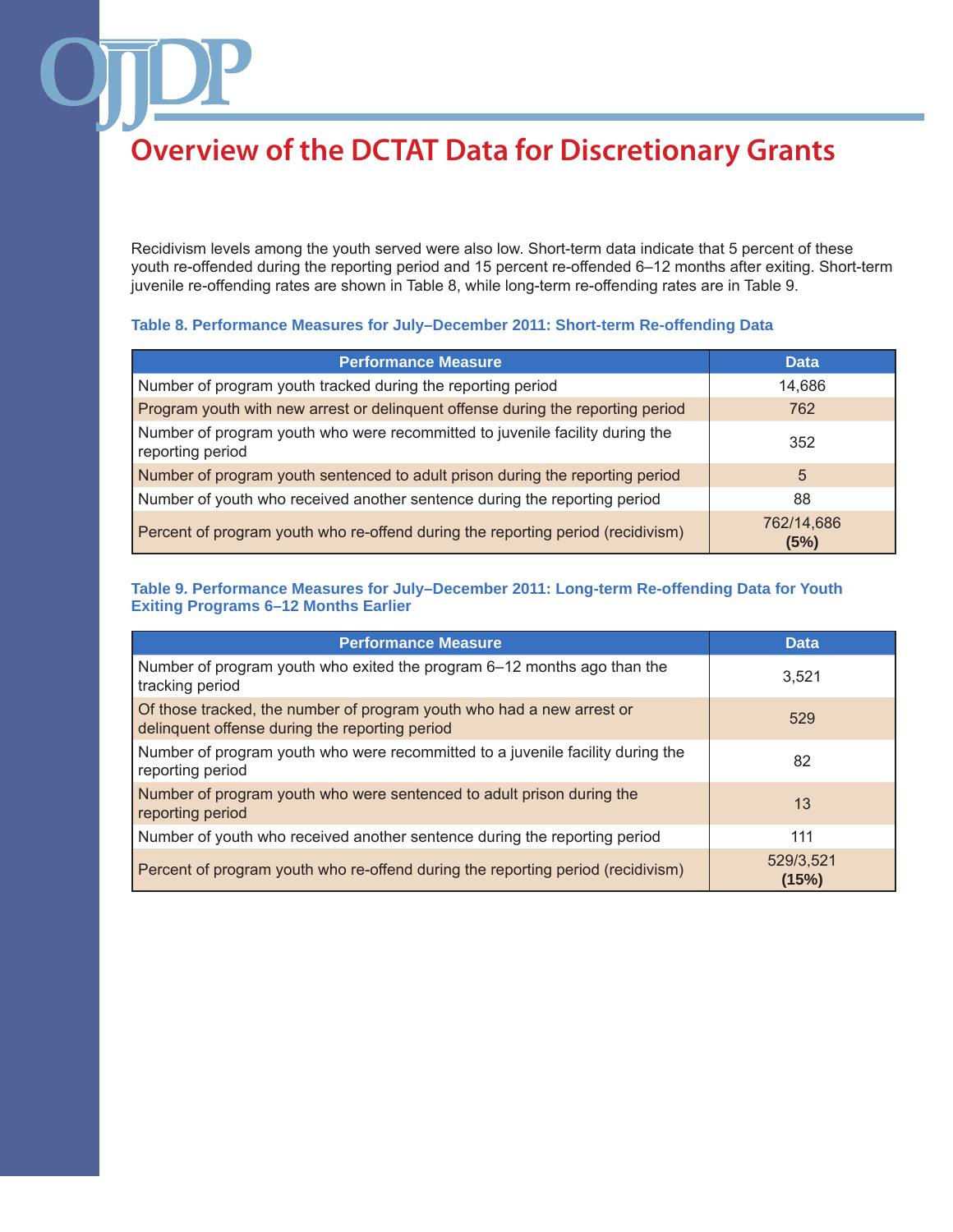Included in the OJJDP core measures are those that assess victimization and re-victimization outcomes for program youth. The victimization measure counts the number of program youth who are harmed or adversely affected by someone else's criminal actions. Victimization can be physical or psychological; it also includes harm or adverse effects to youth's property, and re-victimization refers to any subsequent victimization.

Reported victimization levels among youth served were also relatively low. Approximately 5 percent of youth tracked were victimized during the reporting period (Table 10). Among youth tracked over the long term, 6–12 months after leaving the program, 2.6 percent were reported as having been victimized (Table 11).

### **Table 10. Performance Measures for July–December 2011: Short-term Victimization Data**

| <b>Performance Measure</b>                                                                   | <b>Data</b> |
|----------------------------------------------------------------------------------------------|-------------|
| Number of program youth tracked during this reporting period for victimization               | 20.195      |
| Of those tracked, number of program youth who were victimized during the<br>reporting period | 924         |
| <b>Percent</b>                                                                               | 4.5%        |

### **Table 11. Performance Measures for July–December 2011: Long-term Victimization Data for Youth Exiting Programs 6–12 Months Earlier**

| <b>Performance Measure</b>                                                                            | <b>Data</b> |
|-------------------------------------------------------------------------------------------------------|-------------|
| Number of program youth who exited the program 6–12 months ago that were<br>tracked for victimization | 2,411       |
| Of those tracked, number of program youth who were victimized during the<br>reporting period          | 64          |
| <b>Percent</b>                                                                                        | 2.6%        |

Reported re-victimization levels among youth served were also relatively low. Approximately 2 percent of youth tracked were re-victimized during the reporting period (Table 12). Among youth tracked over the long term, 6–12 months after leaving the program, 4.6 percent were reported as having been re-victimized (Table 13).

### **Table 12. Performance Measures for July–December 2011: Short-term Re-victimization Data**

| <b>Performance Measure</b>                                                            | <b>Data</b> |
|---------------------------------------------------------------------------------------|-------------|
| Program youth tracked for re-victimization during the reporting period                | 3.006       |
| Of those tracked, program youth who were re-victimized during the reporting<br>period | 56          |
| <b>Percent</b>                                                                        | 1.8%        |